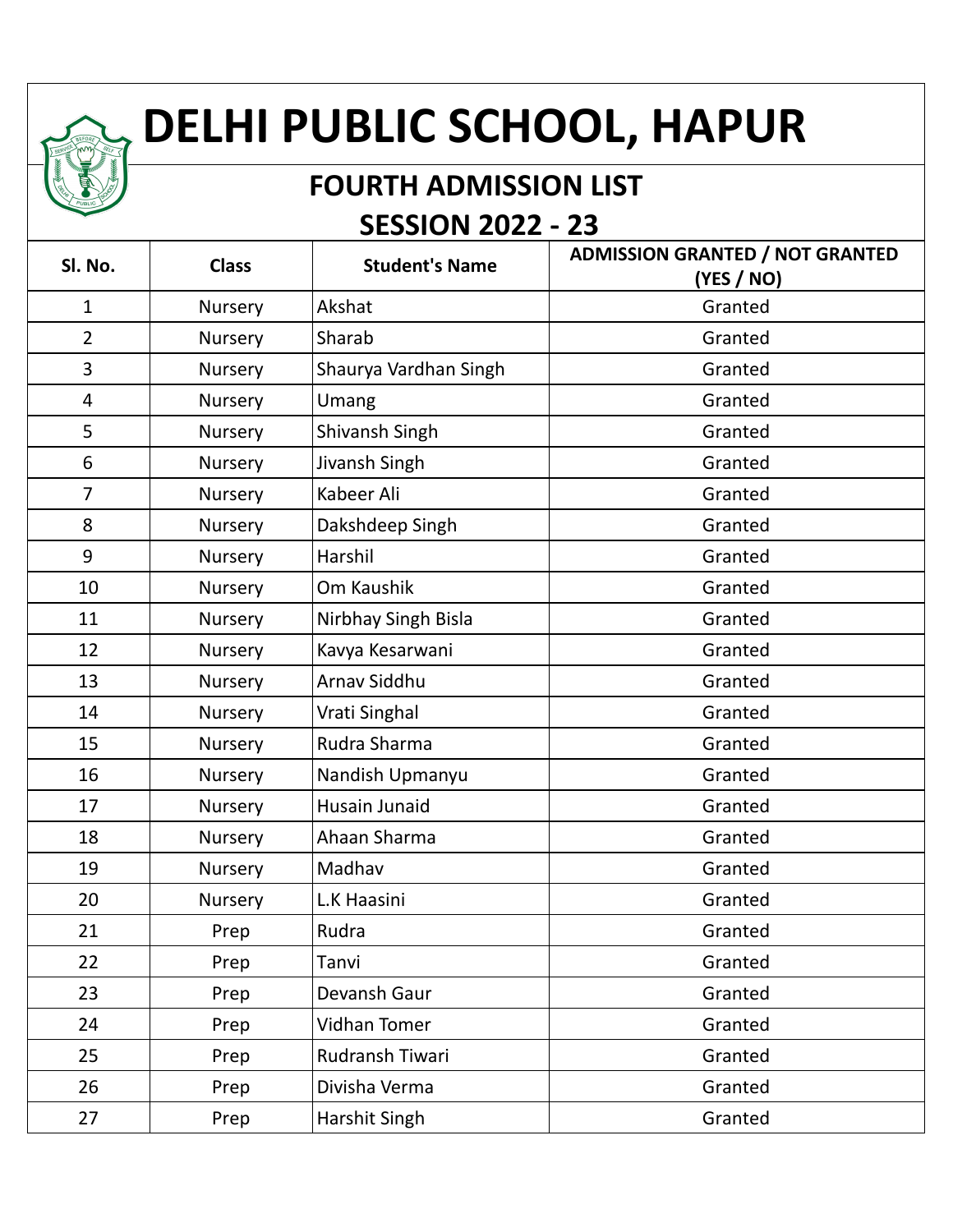| 28 | Prep                       | Sahanur                | Granted |
|----|----------------------------|------------------------|---------|
| 29 | Prep                       | Stuti Kaushik          | Granted |
| 30 |                            | Rishika Gupta          | Granted |
| 31 |                            | Rishaank Gupta         | Granted |
| 32 |                            | <b>Vibhav Garg</b>     | Granted |
| 33 |                            | Harshita Gupta         | Granted |
| 34 |                            | Shambhavi Ruhela       | Granted |
| 35 |                            | Pallavi Narrayan       | Granted |
| 36 |                            | Ayan Tyagi             | Granted |
| 37 |                            | Aditya Choudhary       | Granted |
| 38 |                            | Vidit Mudgal           | Granted |
| 39 |                            | Arjun Shishodia        | Granted |
| 40 |                            | Nishkarsh Choudahry    | Granted |
| 41 |                            | Dakshita Sirohi        | Granted |
| 42 |                            | Anay Sharma            | Granted |
| 43 |                            | <b>Bhargav Singhal</b> | Granted |
| 44 |                            | Garvit Singhal         | Granted |
| 45 |                            | Yashash Chaudhary      | Granted |
| 46 |                            | Reyansh Singh          | Granted |
| 47 | $\ensuremath{\mathsf{II}}$ | Reyansh Teotia         | Granted |
| 48 | $\mathsf{II}$              | Varnika Choudhary      | Granted |
| 49 | Ш                          | Japraj Sahni           | Granted |
| 50 | Ш                          | Jasraj Sahni           | Granted |
| 51 | $\mathbf{II}$              | Aashvi Garg            | Granted |
| 52 | $\ensuremath{\mathsf{II}}$ | Aarav Garg             | Granted |
| 53 | $\ensuremath{\mathsf{II}}$ | Suryansh Pal           | Granted |
| 54 | $\mathbf{II}$              | Amishi Agarwal         | Granted |
| 55 | $\ensuremath{\mathsf{II}}$ | Raghav Garg            | Granted |
| 56 | $\ensuremath{\mathsf{II}}$ | Arnav Saraswat         | Granted |
| 57 | $\mathbf{II}$              | Trisha Kharbanda       | Granted |
| 58 | $\ensuremath{\mathsf{II}}$ | Daksh                  | Granted |
| 59 | $\ensuremath{\mathsf{II}}$ | Manvik Vishwakarma     | Granted |
| 60 | $\ensuremath{\mathsf{II}}$ | Divyam Goel            | Granted |
| 61 | $\ensuremath{\mathsf{II}}$ | Devansh Agarwal        | Granted |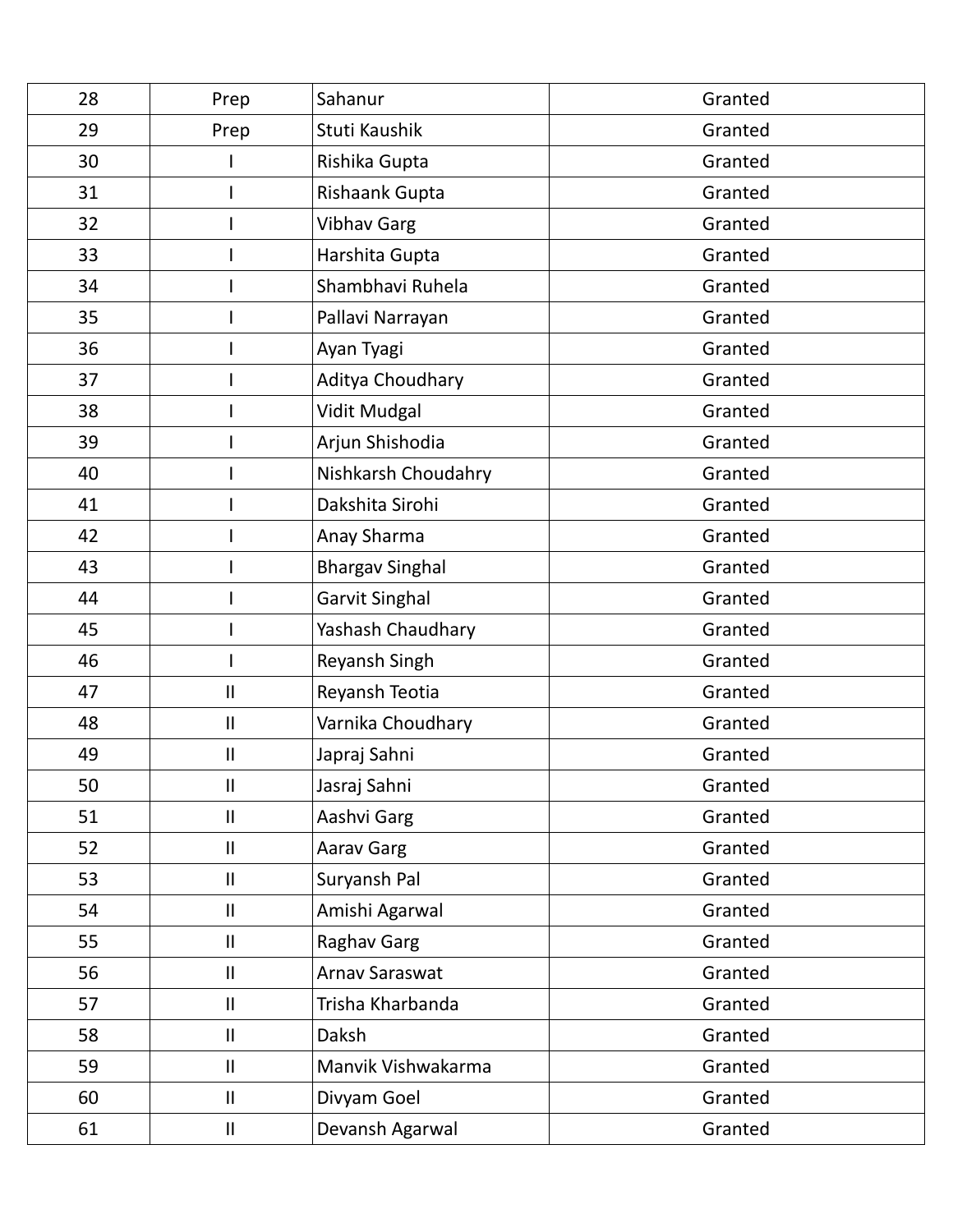| 62 | $\ensuremath{\mathsf{II}}$ | Ranveer Madhray       | Granted |
|----|----------------------------|-----------------------|---------|
| 63 | III                        | Arush Kumar           | Granted |
| 64 | $\mathbf{III}$             | Jeevika Singh         | Granted |
| 65 | III                        | Pahal Jindal          | Granted |
| 66 | III                        | Atulya Mohan          | Granted |
| 67 | III                        | Yash Kumar            | Granted |
| 68 | III                        | Rudra Chaudhary       | Granted |
| 69 | $\mathbf{III}$             | Shatakshi Garg        | Granted |
| 70 | III                        | Shatakshi Sharma      | Granted |
| 71 | III                        | Krishna Daksh         | Granted |
| 72 | $\mathbf{III}$             | Pakhi Bansal          | Granted |
| 73 | III                        | Tejas Tyagi           | Granted |
| 74 | III                        | Riddhi                | Granted |
| 75 | III                        | <b>Bhavik Agarwal</b> | Granted |
| 76 | $\mathbf{III}$             | Sahaj Agarwal         | Granted |
| 77 | $\mathbf{III}$             | Aarav Rai             | Granted |
| 78 | III                        | Aaradhya Rai          | Granted |
| 79 | IV                         | Paridhi               | Granted |
| 80 | IV                         | Arnav                 | Granted |
| 81 | IV                         | Varnit Singhal        | Granted |
| 82 | IV                         | Avishi Garg           | Granted |
| 83 | IV                         | Chirag Poonia         | Granted |
| 84 | IV                         | Pranav Saini          | Granted |
| 85 | IV                         | Vaidehi               | Granted |
| 86 | IV                         | Prakhar Sikka         | Granted |
| 87 | IV                         | Jaya                  | Granted |
| 88 | IV                         | Aashvi Gaba           | Granted |
| 89 | IV                         | Garvit Jain           | Granted |
| 90 | IV                         | Kartik Chug           | Granted |
| 91 | $\vee$                     | Vasu Goel             | Granted |
| 92 | $\vee$                     | Samrth Teotia         | Granted |
| 93 | V                          | Aadi Gupta            | Granted |
| 94 | V                          | Aradhya Rajpal        | Granted |
| 95 | V                          | Naksh Chaudhary       | Granted |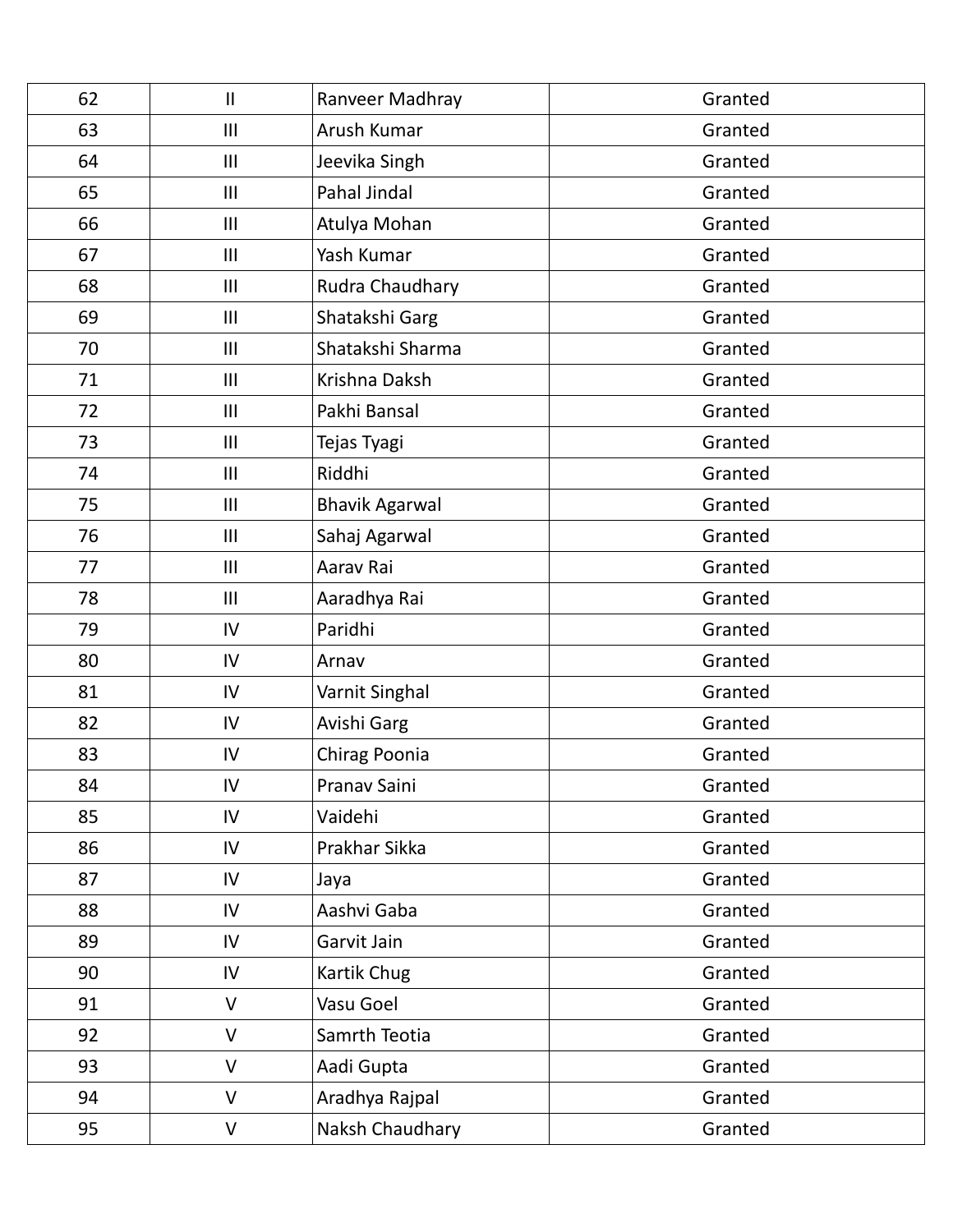| 96  | $\vee$       | Navjot Sirohi      | Granted |
|-----|--------------|--------------------|---------|
| 97  | $\vee$       | Pihu Sharma        | Granted |
| 98  | V            | Akshi Agarwal      | Granted |
| 99  | V            | Shanaya Mittal     | Granted |
| 100 | $\mathsf{V}$ | Vidisha Sharma     | Granted |
| 101 | $\mathsf{V}$ | Lomash Rishi Tomer | Granted |
| 102 | $\vee$       | Akshaj Singhal     | Granted |
| 103 | V            | Harman             | Granted |
| 104 | V            | Shadab             | Granted |
| 105 | $\vee$       | <b>Akhil Gaur</b>  | Granted |
| 106 | V            | Tanmay Tomar       | Granted |
| 107 | $\mathsf{V}$ | Chirag Singh       | Granted |
| 108 | $\vee$       | Tanishq Arun       | Granted |
| 109 | $\mathsf{V}$ | Riddhi Sharma      | Granted |
| 110 | VI           | Vinamra Sharma     | Granted |
| 111 | VI           | Aashna             | Granted |
| 112 | VI           | Hardik Khatri      | Granted |
| 113 | VI           | Pari Singhal       | Granted |
| 114 | VI           | Manvi Banga        | Granted |
| 115 | VI           | Madhav Goel        | Granted |
| 116 | VI           | Raghav Garg        | Granted |
| 117 | VI           | Hargun Singh       | Granted |
| 118 | VI           | Aarohi Jindal      | Granted |
| 119 | VI           | <b>Dhruv Goel</b>  | Granted |
| 120 | VI           | Kartik Tyagi       | Granted |
| 121 | VI           | Ansh Singhal       | Granted |
| 122 | VI           | Dhani              | Granted |
| 123 | VI           | Lokendra Jareda    | Granted |
| 124 | VI           | Ishit Verma        | Granted |
| 125 | VI           | Adarsh Kumar Tyagi | Granted |
| 126 | VI           | Divyansh Jayant    | Granted |
| 127 | VI           | Manya Verma        | Granted |
| 128 | VI           | Vanshika Verma     | Granted |
| 129 | VI           | Niharika Goyal     | Granted |